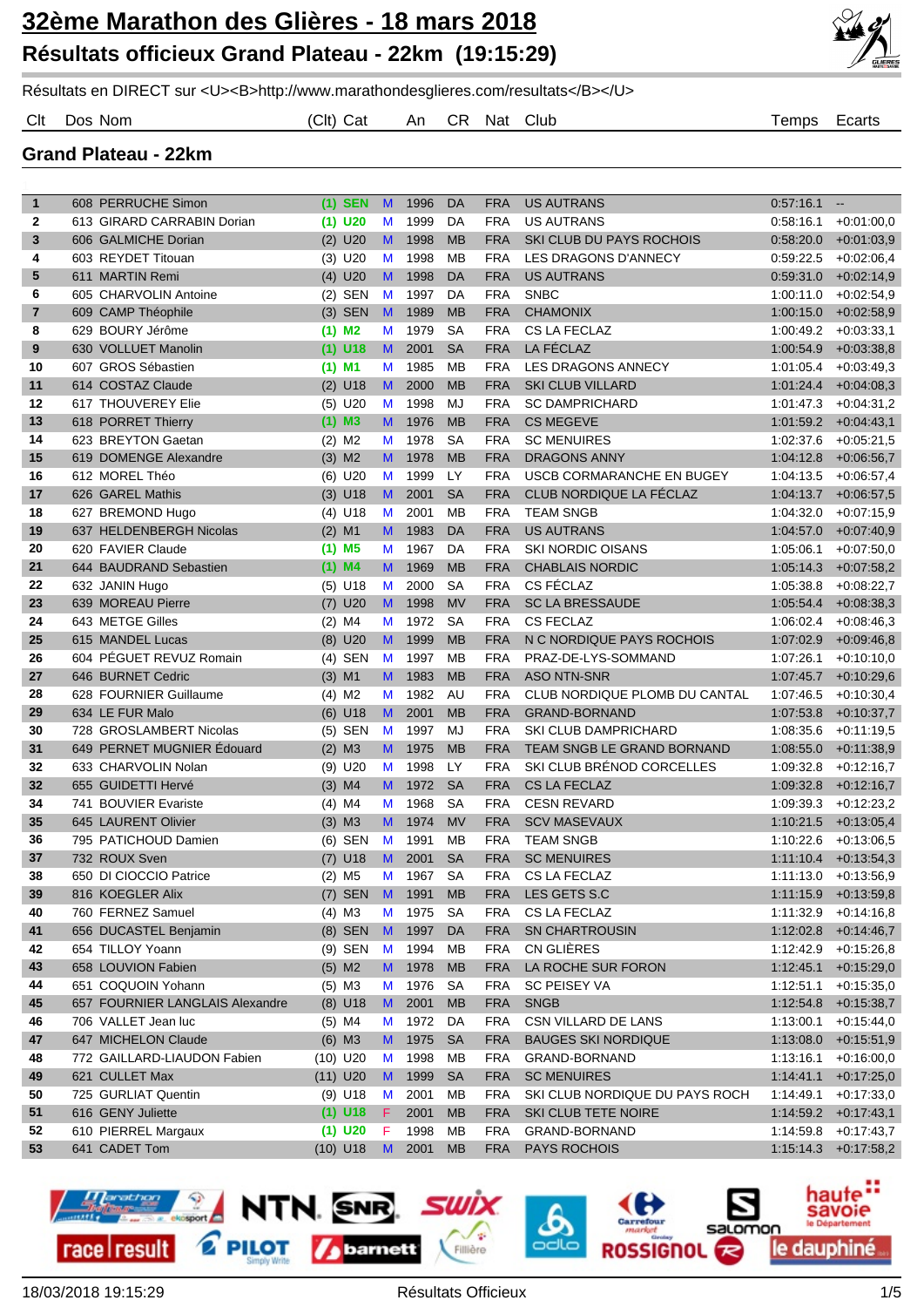

| Clt | Dos Nom                    | (Clt) Cat            |                      |    | An   | СR         | Nat        | Club                           | Temps     | Ecarts                 |
|-----|----------------------------|----------------------|----------------------|----|------|------------|------------|--------------------------------|-----------|------------------------|
| 54  | 701 MARQUET Michael        |                      | $(6)$ M <sub>2</sub> | M  | 1982 | <b>MB</b>  | <b>FRA</b> | MARCELLY AVENTURE              | 1:15:59.3 | $+0.18:43.2$           |
| 55  | 806 BOLE Frederic          |                      | $(6)$ M4             | M  | 1970 | <b>ETR</b> | <b>SUI</b> | LA CHAUX DE FONDS              | 1:16:05.7 | $+0.18:49.6$           |
| 56  | 790 LUZET Eric             |                      | $(7)$ M4             | M  | 1971 | МB         | <b>FRA</b> | <b>THONES</b>                  | 1:16:12.4 | $+0.18.56,3$           |
| 57  | 622 MICHELON Delphine      | $(1)$ M <sub>2</sub> |                      | F. | 1978 | <b>SA</b>  | <b>FRA</b> | <b>BAUGES SKI NORDIQUE</b>     | 1:16:33.2 | $+0.19:17,1$           |
| 58  | 671 MENGOLLI Michael       |                      | $(7)$ M2             | M  | 1980 | <b>SA</b>  | <b>FRA</b> | <b>SC PEISEY</b>               | 1:16:35.4 | $+0.19.19.3$           |
| 59  | 762 VULLIET Edy            | $(11)$ U18           |                      | M  | 2000 | <b>MB</b>  | <b>FRA</b> | <b>SKI CLUB SALLANCHES</b>     |           | $1:16:37.2$ +0:19:21,1 |
| 60  | 682 PILLARD Didier         |                      | $(3)$ M <sub>5</sub> | M  | 1964 | MJ         | <b>FRA</b> | <b>US GIRON</b>                | 1:16:45.2 | $+0.19:29,1$           |
| 61  | 659 RIGAUT Jean xavier     |                      | $(10)$ SEN           | M  | 1989 | <b>MB</b>  | <b>FRA</b> | KINE SPORT DU LAC              | 1:16:54.1 | $+0.19.38,0$           |
| 62  | 681 AUBRY Eric             |                      | $(8)$ M4             | M  | 1968 | MB         | <b>FRA</b> | <b>MONTAGNY LES LANCHES</b>    | 1:17:10.1 | $+0.19.54,0$           |
| 63  | 745 ALBERTINO Charly       | $(12)$ U18           |                      | M  | 2001 | <b>MB</b>  | <b>FRA</b> | LE GRAND BORNAND               | 1:17:30.0 | $+0.20:13,9$           |
| 64  | 743 PIERREL Thierry        |                      | $(4)$ M <sub>5</sub> | M  | 1964 | МB         | <b>FRA</b> | <b>GRAND BORNAND</b>           | 1:17:53.4 | $+0:20:37,3$           |
| 65  | 652 DUCRET Jérémie         |                      | $(8)$ M2             | M  | 1978 | <b>MB</b>  | <b>FRA</b> | <b>DRAGONS D'ANNECY</b>        |           | $1:18.07.2$ +0:20:51,1 |
| 66  | 777 PAULY Christian        |                      | $(5)$ M <sub>5</sub> | M  | 1967 | DA         | <b>FRA</b> | SKI NORDIQUE BELLEDONE CHAMROU | 1:18:09.6 | $+0.20.53.5$           |
| 67  | 679 VALFORT Vincent        | $(4)$ M1             |                      | M  | 1985 | <b>MJ</b>  | <b>FRA</b> | TRIATHLON BASSIN BELLEGARDIEN  | 1:18:15.0 | $+0.20.58.9$           |
| 68  | 625 PRIVE Baptiste         | $(12)$ U20           |                      | M  | 1998 | <b>MB</b>  | <b>FRA</b> | <b>SKI CLUB D'AGY</b>          | 1:18:27.2 | $+0:21:11,1$           |
| 69  | 761 MONDON Olivier         | $(6)$ M <sub>5</sub> |                      | M  | 1965 | AP         | <b>FRA</b> | <b>SC CHAMPSAUR</b>            | 1:18:39.7 | $+0.21:23,6$           |
| 70  | 808 SAYSSAC Laurent        |                      | $(7)$ M <sub>5</sub> | M  | 1967 | <b>MB</b>  | <b>FRA</b> | <b>CHAMONIX</b>                | 1:18:42.8 | $+0:21:26,7$           |
| 71  | 640 VEDOVINI Alexis        | $(13)$ U18           |                      | M  | 2001 | <b>MB</b>  | <b>FRA</b> | <b>PAYS ROCHOIS</b>            | 1:18:50.5 | $+0.21:34,4$           |
| 72  | 705 DUCREY Siméon          | $(14)$ U18           |                      | M  | 2001 | MB         | <b>FRA</b> | SALLANCHES TÊTE NOIRE          | 1:19:09.9 | $+0.21.53.8$           |
| 73  | 711 ULRICH Tim             | $(5)$ M1             |                      | M  | 1983 | <b>MB</b>  | <b>FRA</b> | LES DRAGONS D'ANNECY           | 1:19:16.7 | $+0.22:00,6$           |
| 74  | 807 VUILLERMOZ Mathieu     | $(15)$ U18           |                      | M  | 2000 | <b>LY</b>  | <b>FRA</b> | <b>US GIRON</b>                | 1:19:32.4 | $+0.22:16.3$           |
| 75  | 716 GRANGE Philippe        |                      | $(8)$ M5             | M  | 1963 | LY         | <b>FRA</b> | <b>FERNEY-VOLTAIRE</b>         | 1:19:39.1 | $+0.22:23,0$           |
| 76  | 653 CHANAL Gilbert         | $(1)$ M7             |                      | M  | 1957 | <b>FZ</b>  | <b>FRA</b> | <b>BESSAT SPORT D'HIVER</b>    | 1:19:39.5 | $+0.22:23,4$           |
| 77  | 689 GUEBEY Yann            | $(13)$ U20           |                      | M  | 1999 | <b>MB</b>  | <b>FRA</b> | SC NORDIQUE PRAZ-DE-LYS-SOMMAN | 1:20:20.7 | $+0.23:04,6$           |
| 78  | 770 RIGAL Didier           | $(1)$ M6             |                      | M  | 1959 | <b>CE</b>  | <b>FRA</b> | <b>MJC RODEZ</b>               | 1:20:29.6 | $+0.23:13.5$           |
| 79  | 665 PACCARD Simon          | $(16)$ U18           |                      | M  | 2000 | <b>MB</b>  | <b>FRA</b> | <b>RANDO CHERAN</b>            | 1:20:40.7 | $+0.23:24,6$           |
| 80  | 801 LAFFITTE Matthieu      | $(6)$ M1             |                      | M  | 1984 | MJ         | <b>FRA</b> | <b>GEX</b>                     | 1:20:43.9 | $+0.23:27,8$           |
| 81  | 746 FOULAZ Jacques         |                      | $(1)$ M8             | M  | 1949 | <b>MB</b>  | <b>FRA</b> | <b>PAYS ROCHOIS</b>            | 1:20:48.8 | $+0.23.32,7$           |
| 82  | 737 MONNIER Chloe          |                      | $(2)$ U20            | F  | 1998 | MB         | <b>FRA</b> | <b>SCNP ROCHOIS</b>            | 1:20:53.5 | $+0.23.37,4$           |
| 83  | 735 HARZALLAH Thierry      | $(9)$ M <sub>5</sub> |                      | M  | 1966 | <b>BO</b>  | <b>FRA</b> | <b>SC CHALON SUR SAONE</b>     | 1:20:54.4 | $+0.23.38,3$           |
| 84  | 717 DUFOUR Sebastien       |                      | $(7)$ M3             | M  | 1975 | MB         | <b>FRA</b> | <b>BOEGE</b>                   | 1:20:57.1 | $+0.23:41,0$           |
| 85  | 779 MARTY Pierre           |                      | $(1)$ M9             | M  | 1946 | DA         | <b>FRA</b> | <b>SNB CHAMROUS</b>            | 1:21:00.5 | $+0.23:44,4$           |
| 86  | 719 MONOD Hervé            | $(9)$ M4             |                      | M  | 1969 | MJ         | <b>GUF</b> | <b>US GIRONNAISE</b>           | 1:21:06.8 | $+0.23:50,7$           |
| 87  | 787 BOUVIER Georges        | $(2)$ M7             |                      | M  | 1956 | <b>MB</b>  | <b>FRA</b> | <b>BOGÈVE</b>                  | 1:21:10.8 | $+0.23.54,7$           |
| 88  | 759 MAGNENAZ Christhophe   | $(10)$ M4            |                      | M  | 1971 | МB         | <b>FRA</b> | <b>CERVENS</b>                 | 1.21:30.1 | $+0.24:14,0$           |
| 89  | 660 KOEGLER Bruno          | $(3)$ M7             |                      | M  | 1957 | <b>MB</b>  | <b>FRA</b> | LES GETS S.C                   | 1:21:36.5 | $+0:24:20,4$           |
| 90  | 720 BIBOLLET RUCHE Xavier  | $(11)$ M4            |                      | M  | 1970 | MB         | <b>FRA</b> | RANDO CHERAN                   | 1:21:57.4 | $+0.24:41.3$           |
| 91  | 713 CHASSAING André        |                      | $(4)$ M7             | M  | 1957 | <b>MB</b>  | <b>FRA</b> | <b>CS MANIGOD</b>              |           | $1:22:06.5$ +0:24:50,4 |
| 92  | 753 LOUAT Damien           |                      | $(9)$ M2             | M  | 1979 | AP         | <b>FRA</b> | <b>SC CHAMPSAUR</b>            | 1:22:10.8 | $+0.24.54,7$           |
| 93  | 631 BRON Julie             |                      | $(1)$ SEN F          |    | 1997 | <b>MB</b>  | <b>FRA</b> | <b>LES GETS</b>                | 1:22:25.6 | $+0.25:09,5$           |
| 94  | 669 POLLET Robin           |                      | (11) SEN             | M  | 1990 | МB         | <b>FRA</b> | SEPTÈMES-LES-VALLONS           | 1:22:36.8 | $+0.25:20.7$           |
| 95  | 694 SEGAY Philippe         | $(10)$ M5            |                      | M  | 1965 | <b>MB</b>  | <b>FRA</b> | <b>RANDO CHERAN</b>            | 1:22:38.0 | $+0.25:21,9$           |
| 96  | 796 CADET Stéphane         |                      | $(8)$ M3             | М  | 1973 | МB         | <b>FRA</b> | <b>EVIRES</b>                  | 1:22:46.8 | $+0.25:30,7$           |
| 97  | 739 JEUNET Didier          |                      | $(5)$ M7             | M  | 1957 | <b>MB</b>  | <b>FRA</b> | CLUB DES SPORTS LA CLUSAZ      | 1:23:45.9 | $+0.26:29,8$           |
| 98  | 638 SYLVESTRE-BARON Magali |                      | $(2)$ U18            | F  | 2000 | MВ         | <b>FRA</b> | SKI CLUB NORNIQUE DU PAYS ROCH | 1:23:49.5 | $+0.26.33,4$           |
| 99  | 734 TAILLANDIER Paul       | $(14)$ U20           |                      | M  | 1998 | <b>BO</b>  | <b>FRA</b> | <b>DIJON</b>                   | 1:23:51.7 | $+0.26:35,6$           |
| 100 | 722 BALME Cyril            |                      | (12) SEN             | M  | 1990 | МB         | <b>FRA</b> | <b>TRAILERS DES ARAVIS</b>     | 1:23:56.4 | $+0.26:40,3$           |
| 101 | 813 CUSIN Pierre           |                      | $(6)$ M7             | M  | 1955 | <b>MB</b>  | <b>FRA</b> | <b>DRAGONS ANNY</b>            | 1:24:17.0 | $+0:27:00,9$           |
| 102 | 691 BOCH Thomas            |                      | (13) SEN             | M  | 1991 | MВ         | <b>FRA</b> | <b>SEYNOD</b>                  | 1:24:21.5 | $+0.27:05,4$           |
| 103 | 804 LE FUR Rémi            | $(12)$ M4            |                      | M  | 1970 | <b>MB</b>  | <b>FRA</b> | <b>ENTREMONT</b>               |           | $1:24:44.6$ +0:27:28,5 |
| 104 | 754 VERMET Eric            |                      | $(2)$ M <sub>6</sub> | M  | 1962 | МB         | <b>FRA</b> | <b>EPAGNY METZ TESSY</b>       | 1:25:20.9 | $+0.28.04,8$           |
| 105 | 702 POLLET Joseph          |                      | $(7)$ M7             | M  | 1954 | <b>MB</b>  | <b>FRA</b> | LA CLUSAZ                      |           | $1:26:07.0$ +0:28:50,9 |
| 106 | 670 PIQUOT Sylvain         |                      | $(9)$ M3             | M  | 1973 | MВ         | <b>FRA</b> | <b>SC GD BORNAN</b>            |           | $1:26.07.2$ +0:28:51,1 |
| 107 | 781 DEMANGEON Killian      | $(15)$ U20           |                      | M  | 1999 | AP         | <b>FRA</b> | MISTRAL ADVENTURA              | 1:26:17.1 | $+0.29:01,0$           |
| 108 | 699 PAWLIKOWSKI Blaise     | $(10)$ M2            |                      | М  | 1978 | МB         | <b>FRA</b> | LA ROCHE SUR FORON             | 1:26:44.4 | $+0.29:28,3$           |
| 109 | 733 TIERCIN Philippe       | $(13)$ M4            |                      | M  | 1972 | <b>MB</b>  | <b>FRA</b> | <b>ALPINUM</b>                 |           | $1:26:51.8$ +0:29:35,7 |
| 110 | 663 VIVET Robin            |                      | $(3)$ M <sub>6</sub> | M  | 1961 | DA         | <b>FRA</b> | VILLARD DE LANS                | 1:27:06.5 | $+0.29:50,4$           |
| 111 | 693 SIGNARBIEUX Julien     | $(11)$ M2            |                      | M  | 1979 | <b>MB</b>  | <b>FRA</b> | ARGONAY                        |           | $1:27:10.8$ +0:29:54,7 |

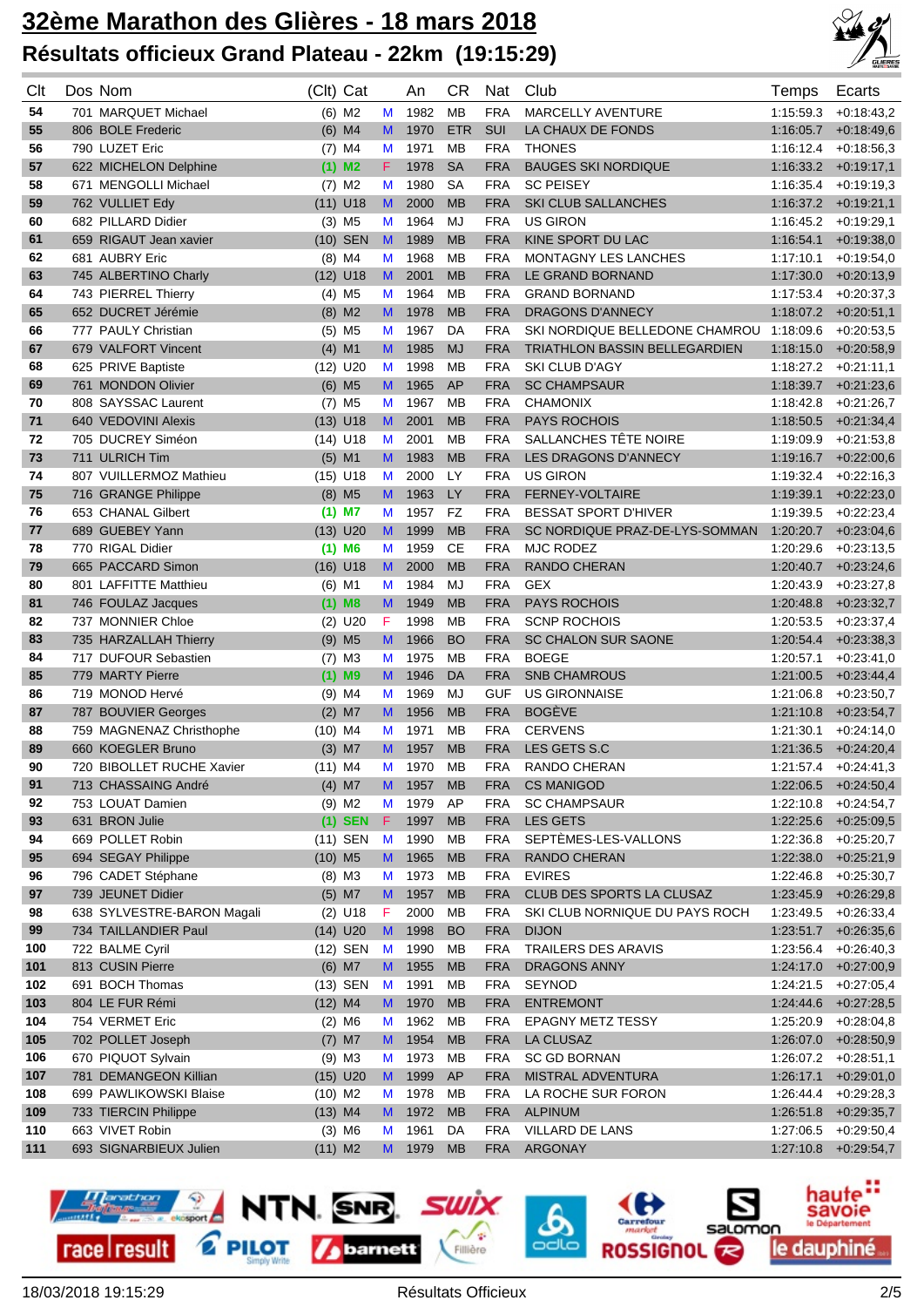

| Clt        | Dos Nom                                                | (Clt) Cat              |        | An           | CR              | Nat                      | Club                                   | Temps                  | Ecarts                       |
|------------|--------------------------------------------------------|------------------------|--------|--------------|-----------------|--------------------------|----------------------------------------|------------------------|------------------------------|
| 112        | 793 MOGHRABI Xavier                                    | $(12)$ M2              | M      | 1980         | <b>ETR</b>      | <b>FRA</b>               | VUFFLENS-LE-CHÂTEAU                    | 1:28:01.1              | $+0.30:45.0$                 |
| 113        | 811 GABERT Jean-claude                                 | $(8)$ M7               | M      | 1953         | <b>DA</b>       | <b>FRA</b>               | <b>USSE ST EGREVE</b>                  | 1:28:16.8              | $+0.31:00.7$                 |
| 114        | 786 VATINEL Pierre-antoine                             | $(14)$ M4              | M      | 1971         | MB              | <b>FRA</b>               | LA ROCHE SUR FORON                     | 1:28:28.6              | $+0.31:12.5$                 |
| 115        | 661 GARNIER Sylvain                                    | $(10)$ M3              | M      | 1973         | <b>MB</b>       | <b>FRA</b>               | <b>SKI CLUB SALLANCHES</b>             | 1:29:32.9              | $+0.32:16.8$                 |
| 116        | 764 KACERIKOVA Maria                                   | $(1)$ M1               | F      | 1985         | <b>SA</b>       | <b>FRA</b>               | <b>AIX LES BAINS</b>                   | 1:30:10.5              | $+0.32:54,4$                 |
| 117        | 686 ANSELME Christian                                  | $(4)$ M6               | M      | 1962         | <b>MB</b>       | <b>FRA</b>               | <b>THORENS GLIERES</b>                 | 1:30:30.1              | $+0.33:14.0$                 |
| 118        | 738 ATTILIO NICOLA Lipparini                           | $(5)$ M6               | M      | 1958         | <b>ETR</b>      | ITA                      | <b>MILANO</b>                          | 1:30:42.6              | $+0.33:26,4$                 |
| 119        | 673 GERBEL Marion                                      | $(3)$ U18              | F      | 2001         | LY              | <b>FRA</b>               | UNION SPORTIVE CORMARANCHE EN          | 1:30:50.4              | $+0.33.34,3$                 |
| 120        | 782 REZVOY Rémi                                        | $(7)$ M1               | M      | 1983         | MB              | <b>FRA</b>               | <b>CHARVONNEX</b>                      | 1.31.18.1              | $+0.34:02,0$                 |
| 121        | 797 DOBERVA Laurent                                    | $(11)$ M <sub>5</sub>  | M      | 1966         | <b>MB</b>       | <b>FRA</b>               | <b>ASO NTN-SNR</b>                     | 1:32:31.1              | $+0.35:15,0$                 |
| 122        | 672 VOUILLAMOZ Jérôme                                  | $(11)$ M3              | M      | 1974         | МB              | <b>FRA</b>               | SALLANCHES TÊTE NOIRE                  | 1:32:43.6              | $+0.35:27.5$                 |
| 123        | 800 SYLVESTRE-BARON Bernard                            | $(12)$ M <sub>5</sub>  | M      | 1964         | <b>MB</b>       | <b>FRA</b>               | LA ROCHE SUR FORON                     | 1:33:40.3              | $+0.36:24,2$                 |
| 124        | 729 PESCHOT Regis                                      | $(9)$ M7               | M      | 1956         | MB              | <b>FRA</b>               | LES DRAGONS D'ANNECY                   | 1:34:09.7              | $+0.36.53,6$                 |
| 125        | 635 DUCOS Julie                                        | $(4)$ U18              | F      | 2000         | DA              | <b>FRA</b>               | CLUB SKI NORDIQUE VILLARD DE L         | 1:34:14.5              | $+0.36.58,4$                 |
| 126        | 721 BUTHION Lola                                       | $(5)$ U18              | F      | 2000         | DA              | <b>FRA</b>               | CLUB DE VILLARD DE LANS                | 1:34:14.8              | $+0.36.58,7$                 |
| 127        | 642 FOULON Coline                                      | $(6)$ U18              | F      | 2000         | DA              | <b>FRA</b>               | <b>CS VILLARD</b>                      | 1:34:15.0              | $+0.36.58,8$                 |
| 128        | 602 ZAMPIN Elie                                        | $(13)$ M <sub>5</sub>  | M      | 1964         | MB              | <b>FRA</b>               | ASPTT ANNECY/HANDISPORTLOISIRI         | 1:34:19.4              | $+0.37:03,3$                 |
| 129        | 768 LECOHUÉ Cedric                                     | $(8)$ M1               | M      | 1986         | <b>SA</b>       | <b>FRA</b>               | <b>AIX LES BAINS</b>                   | 1:35:12.2              | $+0.37:56.1$                 |
| 130        | 709 BETEMPS Philippe                                   | $(15)$ M4              | М      | 1972         | MB              | <b>FRA</b>               | DRAGONS ANNECY                         | 1:35:17.4              | $+0.38.01.3$                 |
| 131        | 723 MACAULEY Domhnall                                  | $(10)$ M7              | M      | 1957         | <b>ETR</b>      | <b>IRL</b>               | $\blacksquare$                         | 1:35:21.5              | $+0.38:05,4$                 |
| 132        | 758 VEISY Gwenael                                      | $(13)$ M2              | M      | 1979         | MB              | <b>FRA</b>               | <b>SAMOENS</b>                         | 1:35:29.6              | $+0.38:13.5$                 |
| 133        | 750 FERRARIS Hervé                                     | $(12)$ M3              | M      | 1977         | <b>MB</b>       | <b>FRA</b>               | <b>GGB</b>                             | 1:35:43.6              | $+0.38:27,5$                 |
| 134        | 703 POMEL Georges                                      | $(11)$ M7              | M      | 1954         | MB              | <b>FRA</b>               | <b>BOËGE</b>                           | 1:36:01.4              | $+0.38:45,2$                 |
| 135        | 805 MONFA Germinal                                     | $(2)$ M9               | M      | 1946         | DA              | <b>FRA</b>               | <b>USSE ST EGREVE</b>                  | 1:37:03.6              | $+0.39.47,5$                 |
| 136        | 666 BENONIE Aurelie                                    | $(2)$ M <sub>2</sub>   | F      | 1978         | <b>SA</b>       | <b>FRA</b>               | <b>VOGLANS</b>                         | 1:37:06.0              | $+0.39.49.9$                 |
| 137        | 708 GARCIN Pierre                                      | $(6)$ M6               | M      | 1962         | <b>MB</b>       | <b>FRA</b>               | <b>RANDO CHERAN</b>                    | 1:37:08.8              | $+0.39:52,7$                 |
| 138        | 636 PESSEY Rose                                        | $(3)$ U20              | F      | 1998         | MB              | <b>FRA</b>               | LE GRAND BORNAND                       | 1:37:16.1              | $+0.40:00,0$                 |
| 139        | 783 PICON Olivier                                      | $(9)$ M1               | M      | 1984         | <b>ETR</b>      | <b>FRA</b>               | <b>EGGER</b>                           | 1:37:19.1              | $+0.40:03,0$                 |
| 140        | 704 CHORON Didier                                      | $(12)$ M7              | M      | 1955         | MB              | <b>FRA</b>               | PUBLIER TRIATHLON                      | 1:37:24.5              | $+0.40:08,4$                 |
| 141        | 692 CHAYS Pierre-yves                                  | $(3)$ M9               | M      | 1947         | <b>MB</b>       | <b>FRA</b>               | <b>CHAMONIX</b>                        | 1.37.47.1              | $+0.40:31,0$                 |
| 142        | 727 MOUNIER Laurent                                    | $(13)$ M3              | M      | 1976         | МB              | <b>FRA</b>               | <b>CRAN GEVRIER</b>                    | 1:37:57.0              | $+0.40:40,9$                 |
| 143<br>144 | 695 BERTHET Jean-michel                                | $(7)$ M6               | M      | 1960         | <b>MB</b><br>AU | <b>FRA</b>               | <b>ASO NTN-SNR</b>                     | 1:38:52.2              | $+0.41:36,1$                 |
| 145        | 789 BERTHON Jean francois<br>715 BIRMELE Jean-philippe | $(16)$ M4<br>$(14)$ M3 | M<br>M | 1971<br>1977 | <b>SA</b>       | <b>FRA</b><br><b>FRA</b> | SKI CLUB DU MEZENC<br><b>TRESSERVE</b> | 1:39:41.3              | $+0.42:25,2$<br>$+0.42:30,6$ |
| 146        | 752 BEIERER Sigi                                       | $(2)$ M <sub>8</sub>   | M      | 1948         | <b>ETR</b>      | DEU                      | <b>LOEFFINGEN</b>                      | 1:39.46.7<br>1:40:02.5 | $+0.42:46,3$                 |
| 147        | 685 MOTOT Jean-noel                                    | $(10)$ M1              | M      | 1987         | <b>MB</b>       | <b>FRA</b>               | <b>ASO NTN-SNR</b>                     | 1:40:18.9              | $+0.43:02.8$                 |
| 148        | 726 VERNIN Hervé                                       | $(17)$ M4              | M      | 1968         | <b>SA</b>       | <b>FRA</b>               | <b>BELLECOMBE EN BAUGES</b>            | 1:40:50.7              | $+0.43.34.6$                 |
| 149        | 707 BESSAT Dominique                                   | $(14)$ M2              | M      | 1982         | <b>MB</b>       | <b>FRA</b>               | <b>SALLANCHES</b>                      |                        | $1:41:58.7$ +0:44:42,6       |
| 150        | 815 NINET Julien                                       | $(11)$ M1              | M      | 1985         | LY              | <b>FRA</b>               | MEYZIEU                                | 1:42:10.2              | $+0.44.54,1$                 |
| 151        | 730 COMBAZ Jean-prisca                                 | $(12)$ M1              | M      | 1987         | IF              | <b>FRA</b>               | <b>ASCO</b>                            |                        | $1:42:45.2$ +0:45:29,1       |
| 152        | 668 ULRICH Alain                                       | $(13)$ M7              | M      | 1956         | МB              | <b>FRA</b>               | ANNECY LE VIEUX                        | 1:43:05.3              | $+0.45:49,2$                 |
| 153        | 766 MERCIER Lucie                                      | $(7)$ U18              | F.     | 2001         | MJ              | <b>FRA</b>               | <b>US GIRON</b>                        | 1:43:31.9              | $+0.46:15,8$                 |
| 154        | 773 COTREL Robin                                       | $(14)$ SEN             | M      | 1991         | MВ              | <b>FRA</b>               | THORENS-GLIÈRES                        | 1:45:05.2              | $+0.47:49,1$                 |
| 155        | 755 GAUTIER Lucas                                      | (15) SEN               | M      | 1997         | DA              | <b>FRA</b>               | LE TOUVET                              |                        | $1:45:37.3$ +0:48:21,2       |
| 156        | 785 DELORT Estelle                                     | $(1)$ M3               | F.     | 1977         | MВ              | <b>FRA</b>               | <b>CRUSEILLES</b>                      | 1:45:59.9              | $+0.48:43.8$                 |
| 157        | 690 JELIC Nicolas                                      | $(15)$ M3              | M      | 1974         | <b>MB</b>       | <b>FRA</b>               | <b>SKI CLUB VILLARD</b>                | 1:46:28.3              | $+0.49:12,2$                 |
| 158        | 756 PELLET-MANY André                                  | $(3)$ M <sub>8</sub>   | M      | 1949         | МB              | <b>FRA</b>               | SKI CLUB VIUZ-EN-SALLAZ                | 1:46:44.8              | $+0.49:28.7$                 |
| 159        | 763 HAEBERLI Philippe                                  | $(18)$ M4              | M      | 1970         | <b>ETR</b>      | CHE                      | <b>GE</b>                              | 1:46:52.5              | $+0.49.36,4$                 |
| 160        | 678 BACHELIER Denis                                    | $(14)$ M7              | M      | 1957         | MJ              | <b>FRA</b>               | <b>ROGNA</b>                           | 1:47:11.5              | $+0.49.55,4$                 |
| 161        | 662 JULLIARD Alain                                     | $(14)$ M <sub>5</sub>  | M      | 1963         | <b>MB</b>       | <b>FRA</b>               | SKI CLUB TETE NOIRE                    |                        | $1:48:10.8$ +0:50:54,7       |
| 162        | 740 LANDRA Franco                                      | $(8)$ M6               | M      | 1962         | <b>ETR</b>      | <b>ITA</b>               | SCI CLUB NORDICO VALLI DI LANZ         | 1:48:16.8              | $+0.51:00,7$                 |
| 163        | 765 VEDOVINI Christian                                 | $(15)$ M5              | M.     | 1966         | <b>MB</b>       | <b>FRA</b>               | <b>EVIRES</b>                          |                        | $1:48:49.2$ $+0:51:33,1$     |
| 164        | 803 HAEBERLI Dania                                     | $(1)$ M4               | F.     | 1972         | ETR             | CHE                      | GE                                     | 1:49:13.7              | $+0.51:57,6$                 |
| 165        | 748 ODDONE Giuseppe                                    | $(4)$ M <sub>8</sub>   | M      | 1949         | <b>ETR</b>      | <b>ITA</b>               | SKI CLUB VALLE MAIRA(CN37)             |                        | $1:49:16.5$ +0:52:00,4       |
| 166        | 674 PERROUD Liliane                                    | $(1)$ M6               | F.     | 1960         | DA              | <b>FRA</b>               | USSE ST EGREVE                         |                        | $1:51:01.5$ +0:53:45,4       |
| 167        | 780 BOURGAUX Christian                                 | $(5)$ M8               | M      | 1949         | <b>ETR</b>      | <b>SUI</b>               | <b>SATIGNY</b>                         |                        | $1:51:12.5$ +0:53:56,4       |
| 168        | 784 PAUCHET Sébastien                                  | $(15)$ M2              | M      | 1981         | ΜВ              | <b>FRA</b>               | ANNECY                                 |                        | $1:51:23.2$ +0:54:07,1       |
| 169        | 742 BASCLE Eric                                        | $(19)$ M4              | M      | 1968         | <b>MB</b>       | <b>FRA</b>               | <b>CS CHAMONIX</b>                     |                        | $1:51:34.7$ +0:54:18,6       |

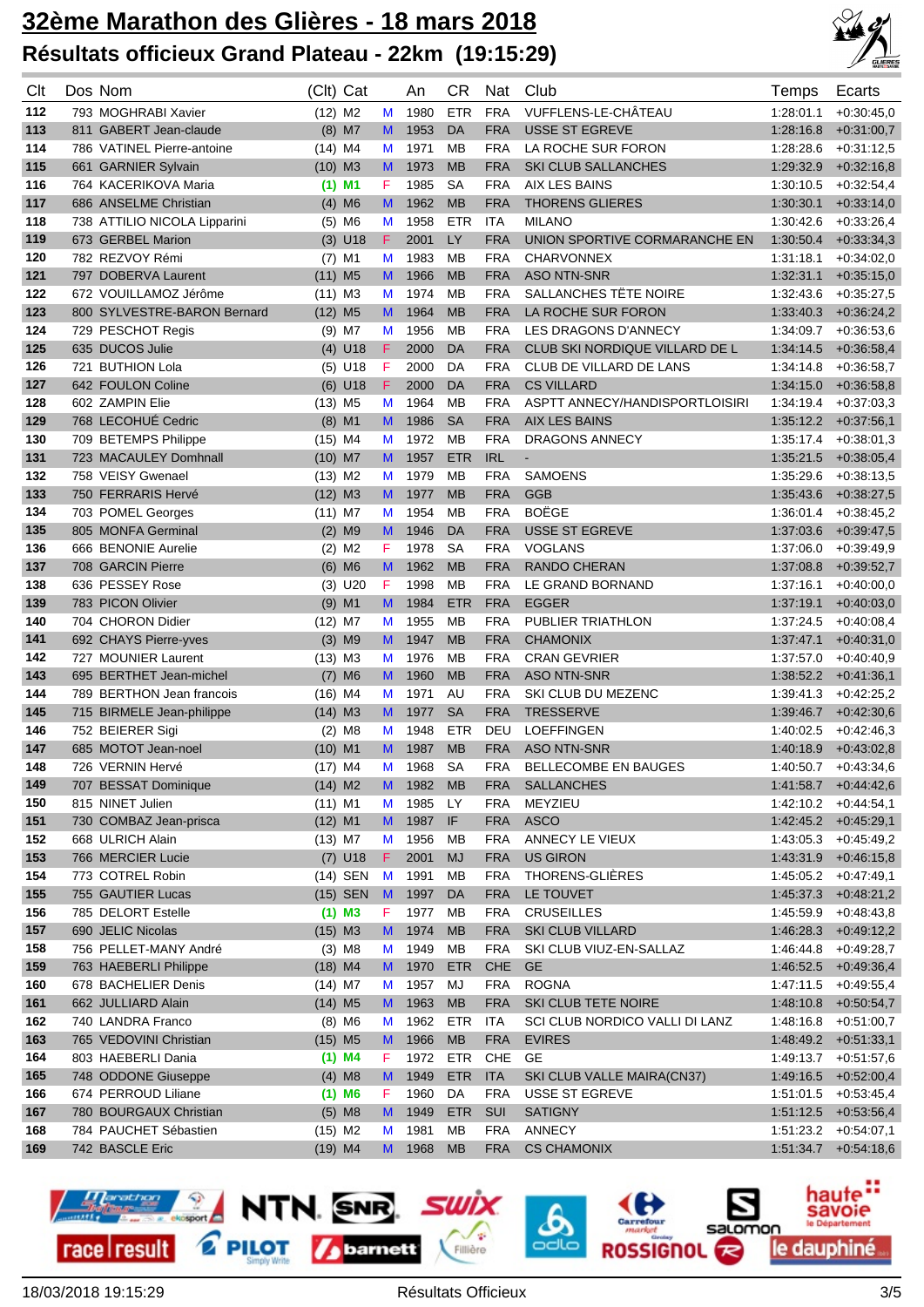

| Clt | Dos Nom                      | (Clt) Cat             |    | An             | <b>CR</b>  | Nat        | Club                             | Temps     | Ecarts                 |
|-----|------------------------------|-----------------------|----|----------------|------------|------------|----------------------------------|-----------|------------------------|
| 170 | 767 LE HIR DE FALLOIS Gaëlle | $(1)$ M5              | F  | 1964           | DA         | <b>FRA</b> | <b>SNBC</b>                      | 1:52:01.4 | $+0.54.45.3$           |
| 171 | 680 CHEVALEYRIAS Frederic    | $(16)$ M <sub>5</sub> | M  | 1967           | <b>MB</b>  | <b>FRA</b> | <b>ANNECY</b>                    | 1:52:03.3 | $+0.54:47.2$           |
| 172 | 677 CHAUMERY Marie jose      | $(1)$ M10             | F  | 1942           | LY         | <b>FRA</b> | <b>LANS EN VERCORS</b>           | 1:52:22.9 | $+0.55:06,8$           |
| 173 | 698 MAURIN Andre             | $(15)$ M7             | M  | 1957           | LY         | <b>FRA</b> | <b>ARANDAS</b>                   | 1:52:28.1 | $+0.55:12,0$           |
| 174 | 683 JOMIER Yann              | $(17)$ M <sub>5</sub> | M  | 1963           | MB         | <b>FRA</b> | ANNECY LE VIEUX                  | 1:54:16.0 | $+0.56.59,9$           |
| 175 | 810 DEPIN Fanny              | $(3)$ M2              | F. | 1981           | <b>AU</b>  | <b>FRA</b> | <b>LIMOGES</b>                   | 1:54:45.3 | $+0.57:29,2$           |
| 176 | 774 PERISSIER Christian      | $(9)$ M6              | M  | 1958           | МB         | <b>FRA</b> | <b>HERY SUR ALBY</b>             | 1:55:29.9 | $+0.58:13,8$           |
| 177 | 778 WISS Nadine              | $(2)$ M <sub>5</sub>  | F  | 1966           | <b>MB</b>  | <b>FRA</b> | <b>PASSY</b>                     |           | $1:56:37.2$ +0:59:21,1 |
| 178 | 749 ROGER Benjamin           | (16) SEN              | M  | 1989           | MB         | <b>FRA</b> | <b>ALLONZIER LA CAILLE</b>       | 1:58:01.0 | $+1:00:44,9$           |
| 179 | 261 BERTHET Jean claude      | $(4)$ M9              | M  | 1945           | <b>MJ</b>  | <b>FRA</b> | RISOUX CLUB CHAUXNEUVE           | 1.58.38.7 | $+1:01:22,6$           |
| 180 | 675 GOSSET Lucile            | $(2)$ M1              | F  | 1983           | MJ         | <b>FRA</b> | U.S.G                            | 2:00:34.0 | $+1:03:17,9$           |
| 181 | 667 BARRAL Jean-pierre       | $(6)$ M <sub>8</sub>  | M  | 1948           | <b>SA</b>  | <b>FRA</b> | SKI CLUB AIX LES BAINS           | 2:00:52.8 | $+1:03:36,7$           |
| 182 | 736 REZVOY Xavier            | $(20)$ M4             | M  | 1968           | MV         | <b>FRA</b> | <b>SELESTAT</b>                  | 2:00:59.9 | $+1:03:43,8$           |
| 183 | 710 RODI Alberto             | $(7)$ M8              | M  | 1949           | <b>ETR</b> | <b>ITA</b> | SCI CLUB LESA '77                | 2:01:54.4 | $+1:04:38,3$           |
| 184 | 776 BOCCINGHER Christine     | $(3)$ M <sub>5</sub>  | F  | 1964           | LY         | <b>FRA</b> | VILLEURBANNE                     | 2:02:44.7 | $+1:05:28,6$           |
| 185 | 769 KARLE Rémy               | $(8)$ M8              | M  | 1952           | AP         | <b>FRA</b> | ORCIÈRES MERLETTE                | 2:02:47.8 | $+1.05:31,7$           |
| 186 | 697 MALANO Roberto           | $(16)$ M7             | M  | 1957           | <b>ETR</b> | <b>ITA</b> | <b>MONCALIERI</b>                | 2:04:26.0 | $+1:07:09,9$           |
| 187 | 170 MOTTAL Roland            | $(18)$ M <sub>5</sub> | M  | 1967           | LY         | <b>FRA</b> | <b>SATHONAY VILLAGE</b>          | 2:05:02.8 | $+1:07:46.7$           |
| 188 | 687 DELETRAZ Henriette       | $(2)$ M6              | F. | 1958           | MB         | <b>FRA</b> | <b>CHARVONNEX</b>                | 2:05:27.6 | $+1:08:11,5$           |
| 189 | 700 BOURRIER Francois        | $(9)$ M8              | M  | 1948           | <b>SA</b>  | <b>FRA</b> | <b>BARBY</b>                     | 2:07:05.9 | $+1:09:49,8$           |
| 190 | 724 FERRY Maylis             | $(2)$ SEN             | F  | 1989           | <b>MB</b>  | <b>FRA</b> | MALZÉVILLE                       | 2:07:33.8 | $+1:10:17,7$           |
| 191 | 196 ERRE Jean marie          | $(19)$ M <sub>5</sub> | M  | 1964           | AP         | <b>FRA</b> | VAUCLUSE AVENTURE ÉVASION        | 2:07:43.9 | $+1:10:27,8$           |
| 192 | 323 BONADIES Jean pierre     | $(10)$ M8             | M  | 1952           | DA         | <b>FRA</b> | <b>EGREVE NORDI</b>              | 2:08:53.0 | +1:11:36,9             |
| 193 | 794 RAISIN Chantal           | $(1)$ M7              | F. | 1955           | <b>MB</b>  | <b>FRA</b> | <b>ANNECY</b>                    |           | $2:10:06.2$ +1:12:50,1 |
| 194 | 802 CABOUAT Pierre           | SEN<br>(17)           | M  | 1990           | <b>MB</b>  | <b>FRA</b> | <b>ANNECY</b>                    | 2:10:20.6 | $+1:13:04,5$           |
| 195 | 149 HOESSLER Jérôme          | $(16)$ M2             | M  | 1979           | IF         | <b>FRA</b> | LEVALLOIS-PERRET                 | 2:11:49.9 | $+1.14.33,8$           |
| 196 | 178 LABBE Laurent            | $(17)$ M2             | M  | 1978           | IF         | <b>FRA</b> | SAINT-CLOUD                      | 2:11:50.4 | $+1:14:34,3$           |
| 197 | 294 FERRY Olivier            | $(10)$ M6             | M  | 1962           | <b>MB</b>  | <b>FRA</b> | <b>NAVES PARMELAN</b>            | 2:12:18.8 | $+1:15:02,7$           |
| 198 | 747 BERTON Marylene          | $(3)$ M6              | F  | 1960           | DA         | <b>FRA</b> | <b>USSE ST EGREVE</b>            | 2:12:34.1 | $+1:15:18,0$           |
| 199 | 189 DEMEER Bernard           | $(11)$ M8             | M  | 1948           | IF         | <b>FRA</b> | <b>PARIS</b>                     | 2:15:36.3 | $+1:18:20,2$           |
| 200 | 792 MOURIER Jacques          | $(12)$ M8             | M  | 1950           | MB         | <b>FRA</b> | DRAGONS ANNY                     | 2:18:03.0 | $+1:20:46,9$           |
| 201 | 235 FRIES Nicolas            | $(18)$ M2             | M  | 1979           | IF         | <b>FRA</b> | <b>PARIS</b>                     | 2:19:12.8 | $+1:21:56,7$           |
| 202 | 664 MORAND Loic              | (18) SEN              | M  | 1989           | <b>ETR</b> | <b>FRA</b> | VILLY-LE-PELLOUX                 | 2:20:36.0 | $+1:23:19,9$           |
| 203 | 684 MOURIGAL Denis           | $(17)$ M7             | M  | 1955           | IF         | <b>FRA</b> | <b>ASCO</b>                      | 2:20:46.8 | $+1:23:30,7$           |
| 204 | 788 YVRANDE Marie            | $(2)$ M7              | F  | 1956           | <b>SA</b>  | <b>FRA</b> | <b>VIMINES</b>                   | 2:20:48.2 | $+1.23.32,1$           |
| 205 | 771 MICHET Michele           | $(3)$ M7              | F. | 1954           | <b>MB</b>  | <b>FRA</b> | DRAGONS ANNECY                   | 2:28:24.6 | $+1:31:08,5$           |
| 206 | 263 BEAUVAIS Benjamin        | $(13)$ M1             | М  | 1983           | IF         | <b>FRA</b> | <b>MONTREUIL</b>                 | 2:51:48.0 | $+1.54.31,9$           |
| 207 | 231 DE BOUDEMANGE Eric       | $(14)$ M1             |    | M 1983         |            | ETR FRA    | <b>PARIS</b>                     |           | $3:04:35.2$ +2:07:19,1 |
| 208 | 152 MOUNIER Pierre           | $(19)$ M2             | M  | 1980           | IF         | <b>FRA</b> | <b>PARIS</b>                     |           | $3:05:59.9$ +2:08:43,8 |
| 209 | 310 NERVET Mathieu           | $(16)$ M3             |    | M 1975 ETR FRA |            |            | SUNNYVALE                        |           | $3:32:18.0 +2:35:01,9$ |
|     |                              |                       |    |                |            |            |                                  |           |                        |
|     | 624 CHARRIER Samuel          | M <sub>2</sub>        | M  | 1979           | МB         | <b>FRA</b> | <b>CNG</b>                       | Abandon   |                        |
|     | 648 BASSET Fabien            | M1                    | M  | 1983           | <b>SA</b>  | <b>FRA</b> | CS LA FECLAZ                     | Abandon   |                        |
|     | 696 LOPEZ Tanguy             | U18                   | M  | 2000           | SA         | <b>FRA</b> | <b>BAUGES SKI NORDIQUE</b>       | Abandon   |                        |
|     | 714 COPPEL Rene              | M7                    | M  | 1956           | <b>MB</b>  | <b>FRA</b> | LES GETS S.C                     | Abandon   |                        |
|     | 744 TABARY Francois          | M7                    | M  | 1953           | MB         | <b>FRA</b> | DRAGONS D'ANNECY                 | Abandon   |                        |
|     | 775 GIRARD Marion            | <b>SEN</b>            | F. | 1991           | <b>MB</b>  | <b>FRA</b> | ANNECY                           | Abandon   |                        |
|     | 791 VERSCHAEVE Edouard       | MЗ                    | M  | 1973           | MВ         | <b>FRA</b> | VIUZ EN SALLAZ                   | Abandon   |                        |
|     | 809 BRUYÈRE Bernard          | M7                    | M  | 1954           | <b>MB</b>  | <b>FRA</b> | LES HOUCHES                      | Abandon   |                        |
|     | 814 MICHEL Philippe          | M <sub>3</sub>        | M  | 1977           | MВ         | FRA        | CS LA CLUSAZ                     | Abandon   |                        |
|     | 676 ROZE Christian           | MA                    | M  | $1950$ $S_A$   |            |            | <b>ERA BALIGES SKI NORDIOLIE</b> | $A$ heant |                        |

| 814 MICHEL Philippe      | M3             |              | 1977 | MВ        | FRA        | CS LA CLUSAZ               | Abandon |
|--------------------------|----------------|--------------|------|-----------|------------|----------------------------|---------|
| 676 ROZE Christian       | M8             | M            | 1950 | - SA      | <b>FRA</b> | <b>BAUGES SKI NORDIQUE</b> | Absent  |
| 688 RACLOZ Pascal        | M6             | M            | 1960 | MВ        | <b>FRA</b> | CLUSES                     | Absent  |
| 712 BOUCHETEAU Maxime    | M1             | $\mathbf{M}$ | 1986 | <b>MB</b> | <b>FRA</b> | SAINT MARTIN BELLEVUE      | Absent  |
| 718 MILLET Florent       | M <sub>2</sub> | M            | 1979 | MJ        | <b>FRA</b> | HAUT-JURA SKI              | Absent  |
| 731 ARVIER Jean yves     | M <sub>7</sub> | $\mathbf{M}$ | 1957 | <b>MB</b> | <b>FRA</b> | <b>SALLANCHES</b>          | Absent  |
| 751 ARVIER Jean-yves     | M7             | M            | 1957 | MВ        | <b>FRA</b> | <b>SCTN SALLANCHES</b>     | Absent  |
| 799 DERONZIER Jean louis | M6             | $\mathbf{M}$ | 1962 | <b>MB</b> | <b>FRA</b> | <b>QUINTAL</b>             | Absent  |
| 812 BERGER Michael       | MЗ             | M            | 1977 | DA        | <b>FRA</b> | USSE SAINT EGREVE          | Absent  |